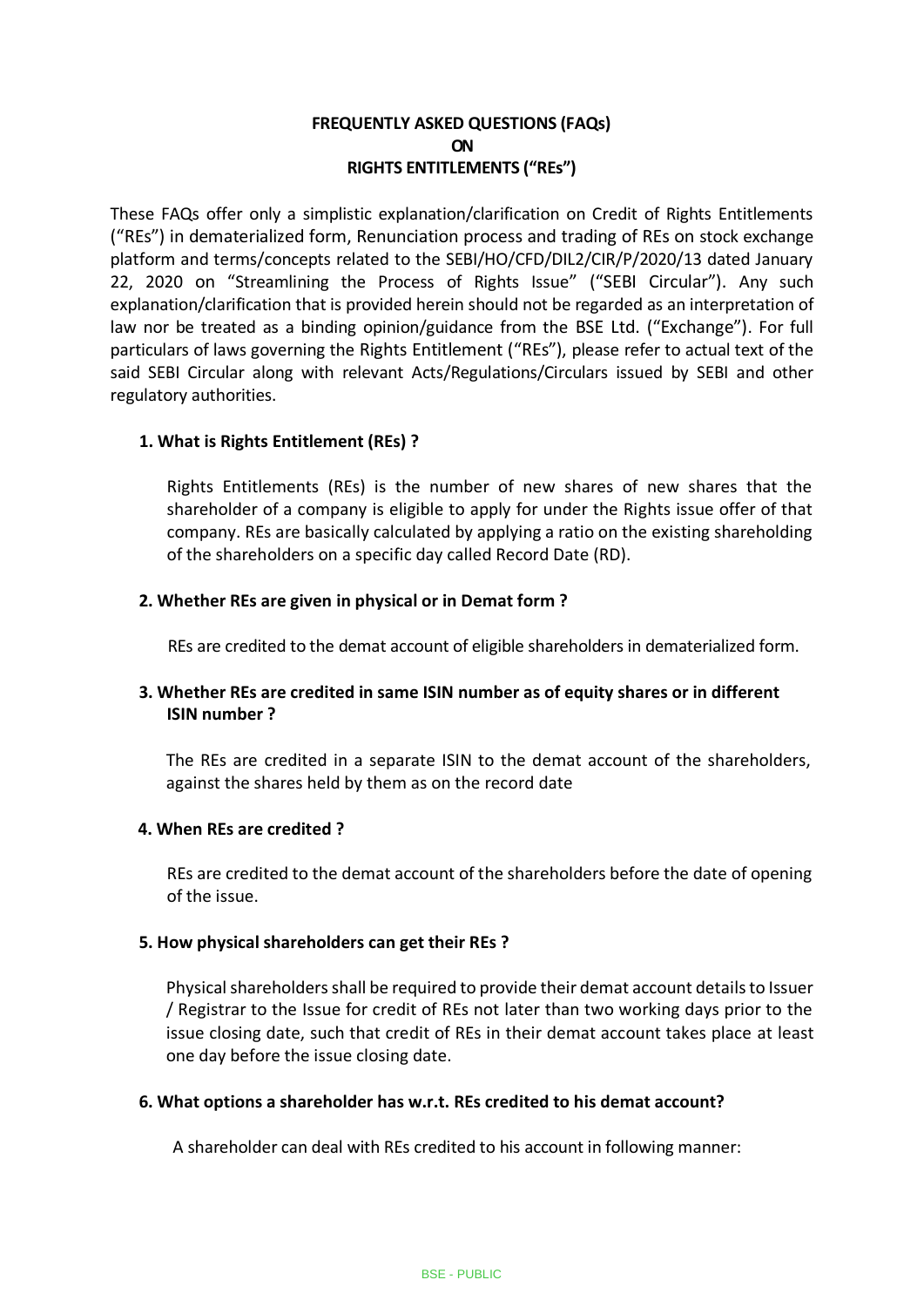- a) He can apply for the equity shares of the company in full are in part of his REs
- b) He can renounce / sell his REs

## **7. How trading will happen in REs?**

REs shall be traded on secondary market platform of Stock exchanges, with T+2 rolling settlement, similar to the equity shares.

## **8. When trading in REs will commence?**

Trading in REs on the secondary market platform of stock exchanges shall commence along with the opening of the rights issue

## **9. When trading in REs will close?**

Trading in Res shall be closed at least four days prior to the closure of the rights issue

# **10. How investors holding REs in demat form can renounce it?**

Investors holding REs in dematerialized mode shall be able to renounce their entitlements by trading on stock exchange platform or off-market transfer. Such trades will be settled by transferring dematerialized REs through depository mechanism, in the same manner as done for all other types of securities. The transactions in REs will be settled on trade-for-trade basis

## **11. What are the payment modes available for Rights Issue?**

Application for a rights issue shall be made only through ASBA facility.

# **12. How I can get the application form for Rights issue?**

- a) The issuer shall dispatch a common application form to its shareholders as on the record date. Along with application form, the issuer shall also send the details of the rights entitlements of the shareholder separately.
- b) This application form can be used both by shareholder or renouncee.
- c) Registrar to the issue shall also upload the application forms on its website.
- d) Applicants can use application form available on the website of registrar to the issue or printed forms sourced from the issuer, merchant bankers or registrars to the issue.
- e) In terms of Regulation 78 of the ICDR Regulations, investor also has option to make an application in writing on a plain paper.

# **13. How I will know what is the ISIN Number for REs?**

The issuer is required to specify the ISIN for REs while announcing the record date. Based on the rights entitlement ratio, the issuer shall credit REs in dematerialized mode through corporate action to shareholders holding shares as on the record date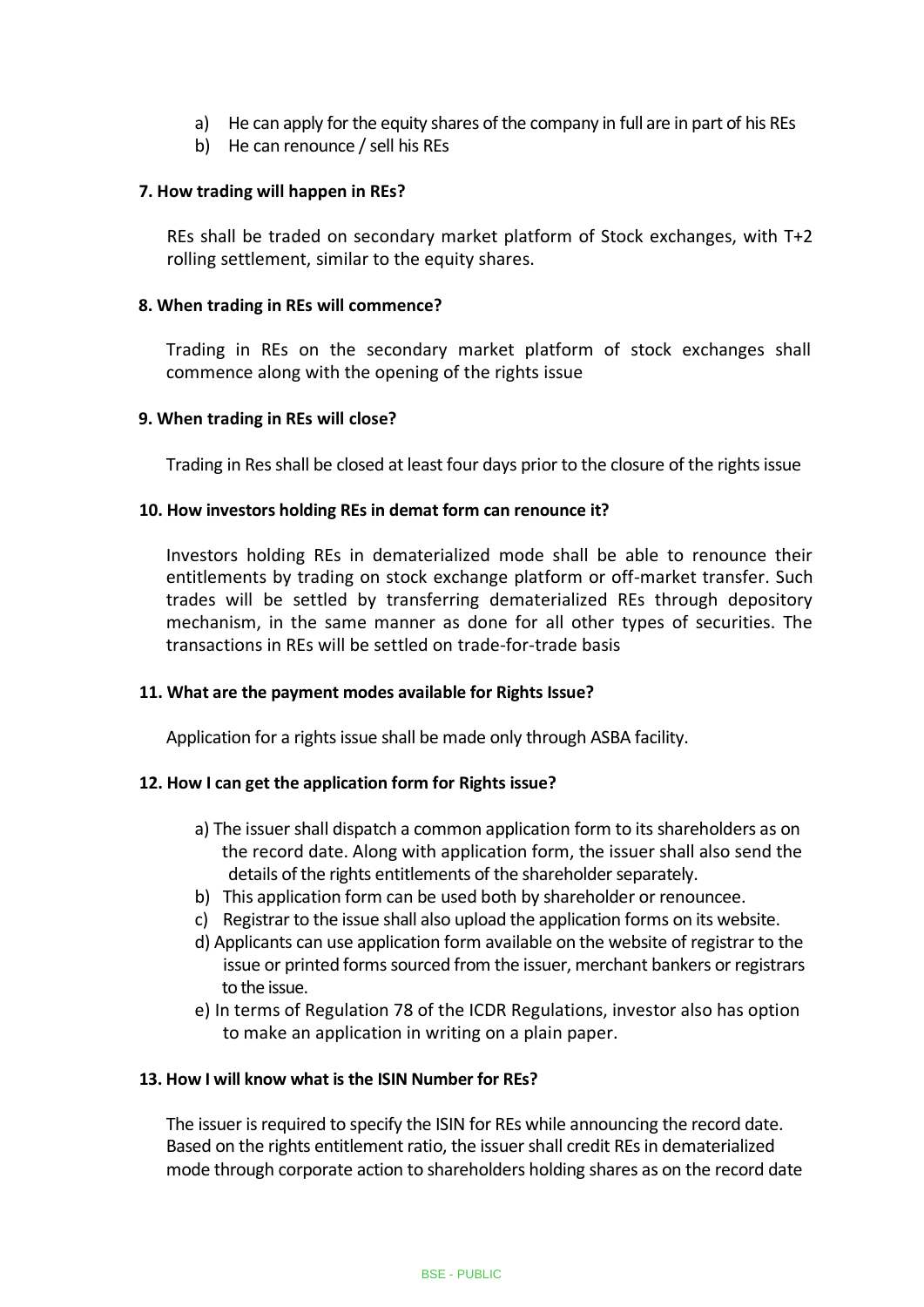However, this ISIN of REs shall be kept frozen (for debit) in the depository system till the date of opening of the issue

## **14. What will happen if demat account of the shareholder is frozen?**

If the demat account of a shareholder is frozen or demat account details are not available, including shares held in unclaimed suspense account or in the account of IEPF Authority, then REs shall be credited in a suspense escrow demat account of the Company and an intimation should be sent to such shareholder by the issuer /Registrar to the issue.

# **15. What will happen to REs that are neither renounced nor subscribed by the shareholders?**

REs which are neither renounced nor subscribed by the shareholders, shall be lapsed after closure of the Rights Issue.

# **16. What will happen if REs are purchased through On market renunciation / Off market renunciation, and no application is made for subscribing the shares / other securities offered under Rights Issue?**

As mentioned in point number 15 above, such REs shall be lapsed after closure of the Rights issue.

#### **17. How many applications can be made from one demat account for REs?**

Investor shall submit only one application form for REs available in a particular demat account.

# **18. Whether any persons who are not existing shareholders of the issuer company as on record date, can apply to the Rights Issue?**

Yes.

By purchasing the REs, a person who is not an existing shareholder of the issuer company can apply to the Rights Issue.

# **19. From where I can get the detailed information about REs of the Rights Issue of an issuer?**

Please refer the Letter of offer (LOO) of such issuer coming up with Rights issue. They are required to include detailed process related to REs, its trading etc. in their LOO

#### **Trading in REs -**

#### **20. What are the related trading details for REs?**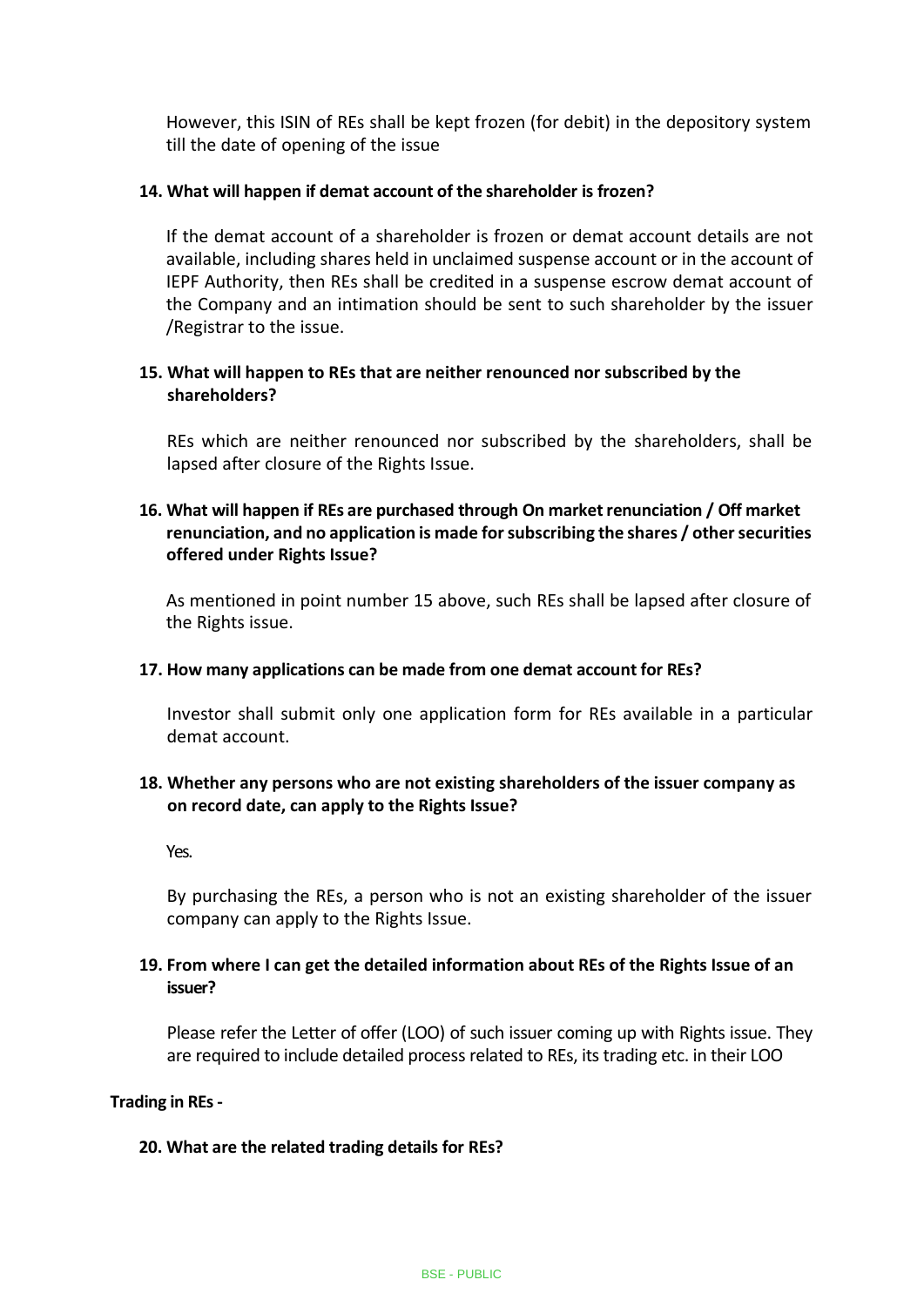Details of different parameters as mentioned below—

- •Market Type- Equity Market
- •Order Matching Anonymous Order Book. Continuous Matching with Price Time priority
- •Group available for trading- "R"
- Lot size- 1 share
- Order Type- All Orders types applicable in continuous trading
- Tick Price- Rs 0.05 or Rs 0.01
- $\bullet$  Price band- $+/- 40\%$

### **21. In which segment do you trade Right Entitlement?**

Rights entitlement would be traded on the Equity market segment of BSE.

### **22. What would be the symbol of the Right Entitlement stock?**

The Exchange shall intimate the market pre trading date.

### **23. Which all market sessions would the Right Entitlement be available for trading?**

Trading in Rights Entitlement will be permitted in all the Trading Sessions i.e. the preopen, auction session, continuous trading session, both block deal sessions (morning and afternoon) & post closing session

#### **24. How would be base price calculated?**

On the first day of the Right Entitlement, the base price would be calculated as (Closing Price of the stock - Right Entitlement price). On every subsequent days the Closing price of the Right Entitlement trading would be the base price.

#### **Clearing & Settlement ---**

#### **25. How would the settlement happen for Rights entitlement?**

All clearing members in CM segment shall be eligible for clearing and settlement of Rights Entitlement. Trades executed shall be settled on T+2 basis. Trades executed shall be cleared and settled on gross basis and funds shall be settled in net basis.

#### **26. What would be the applicable margin for trading Rights?**

Applicable margin shall be 100% of Rights Entitlement.

# **27. Can we put the trade as INST and then allocated the trades in different account in OTR?**

Yes